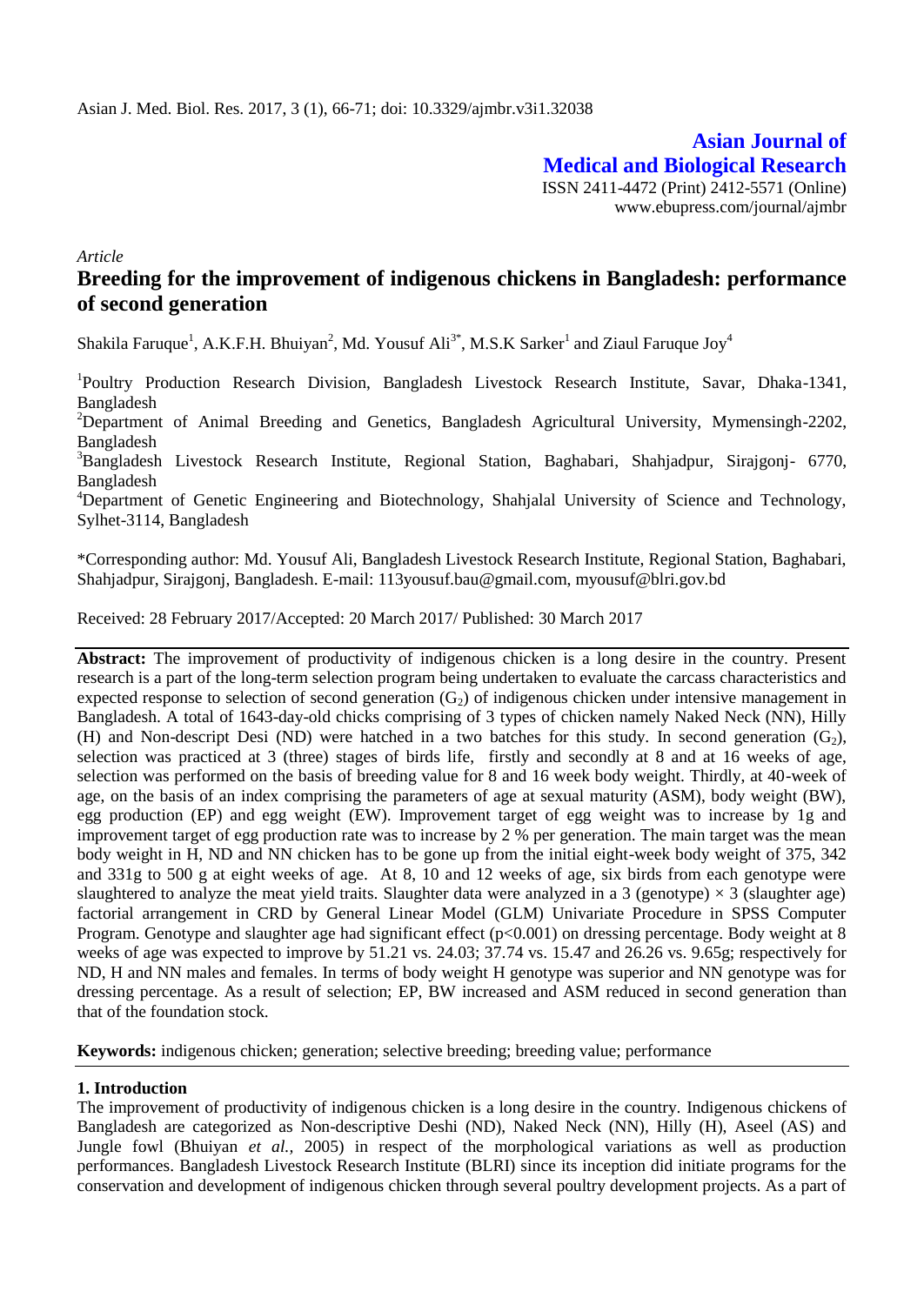**67**

selection and improvement of indigenous chicken, this work in the form of a Ph.D. research was being planned. It is a long-term vision. As a first step, foundation stock was established utilizing the existing stock of Bangladesh Livestock Research Institute (BLRI) as well as by incorporating variation through screening of males/females/eggs from a wider indigenous chicken gene pool of Bangladesh. Response observed in most of the selection experiments with egg number as a selection criterion suggested a negative genetic correlation between egg number and egg weight (Hazary *et al*., 1990). Mature body weight is closely related to initial egg weight, with heavier pullets producing heavier eggs (Prasad, 2000). Though early maturity and high rate of production are desirable goals, the gain in response may be at the expense of persistency if long enough records are not included in the selection. However, the present study was undertaken to evaluate the performance and expected response to selection of second generation  $(G_2)$ .

### **2. Materials and Methods**

### **2.1. Production of second generation**  $(G_2)$

The study was conducted at Bangladesh Livestock Research Institute, under Poultry Production Research Division, Savar, Dhaka, Bangladesh. A total of 1643 progenies (ND=926, H= 383 and NN= 334) were hatched in a two batches for second generation  $(G_2)$ . Day-old chicks collected from the hatchery were weighed and leg banded individually.

### **2.2. Rearing and data collection of second generation**  $(G_2)$

All the chicks of three genotypes were transferred into the brooder, which were cleaned and disinfected earlier and 5% glucose solution was supplied for the first three days. One-week later leg bands were removed and wing bands were provided all the experimental birds. Debeaking was performed after 10-12 days of age. Concentrate mixtures that contain 20.06% Crude Protein & 2908 Kcal ME/kg DM; 18.13% Crude Protein & 2904 Kcal ME/kg DM and 16.33% Crude Protein & 2845 Kcal ME/kg DM were provided twice daily in the morning and evening during brooding, growing and laying period, respectively. Cool clean drinking water was supplied all the times. Water also was provided *ad libitum* twice daily in the morning and evening. Feeder and drinker were cleaned twice in a week. Refusals of the feed were measured everyday in the morning. All chicks were vaccinated as per schedule given by veterinarian. All productive and reproductive records are being kept.

### **2.3. Selection and mating plan of second generation (G2)**

The selection objectives of the study were to improve the egg production, egg weight and / or growth rate of indigenous chicken depending on the genotype of birds. Improvement target of egg weight is to increase by 1 g and improvement target of egg production rate is to increase by 2% per generation. The main target was the mean body weight in ND, H, NN chickens have to be gone up from the initial eight-week body weight of 342, 375, 331 g on an average 349g to 500 g at 8 week of age after 3 generations of selective breeding. In second generation  $(G_2)$ , selection was practiced at 3 (three) stages of birds life, firstly and secondly, at 8 and at 16 weeks of age, selection was performed on the basis of breeding value for 8 and 16 week body weight. At 8 weeks of age, a total of 460 females (ND=230, H= 115 and NN= 115) and 175 males (ND=85, H= 45 and NN= 45) were selected according to breeding value on the basis of 8 week's body weight. At 16 weeks of age, a total of 400 females (ND=200, H= 100 and NN= 100) and 80 males (ND=40, H= 20 and NN= 20) were selected according to breeding value on the basis of 16 week's body weight. Thirdly, at 40-week of age, selection was done using multi trait index selection and independent culling level. The selection Index was computed by the following equation:

Selection Index (I) =  $b_1x_1 + b_2x_2 + \dots + b_nx_n$ 

Where,  $x_1, x_2, \ldots, x_n$  represent the phenotypic value for the trait

 $b_1, b_2, \ldots, b_n$  denote the relative weight given to each of the trait

The total score was obtained from above calculation is a selection index. The individual with the higher total score was selected for breeding purposes. Both index selection and independent culling levels were used to select chicken. Culling level used was as follows:

|           | Trait | Culling level               |
|-----------|-------|-----------------------------|
| ASM       |       | $X < A V + 2SD$             |
| <b>BW</b> |       | $AV-2SD \leq X \leq AV+2SD$ |
| EW        |       | $AV-SD \leq X \leq AV+SD$   |
| EP        |       | $AV \leq X$                 |
| Index     |       | $AV \leq X$                 |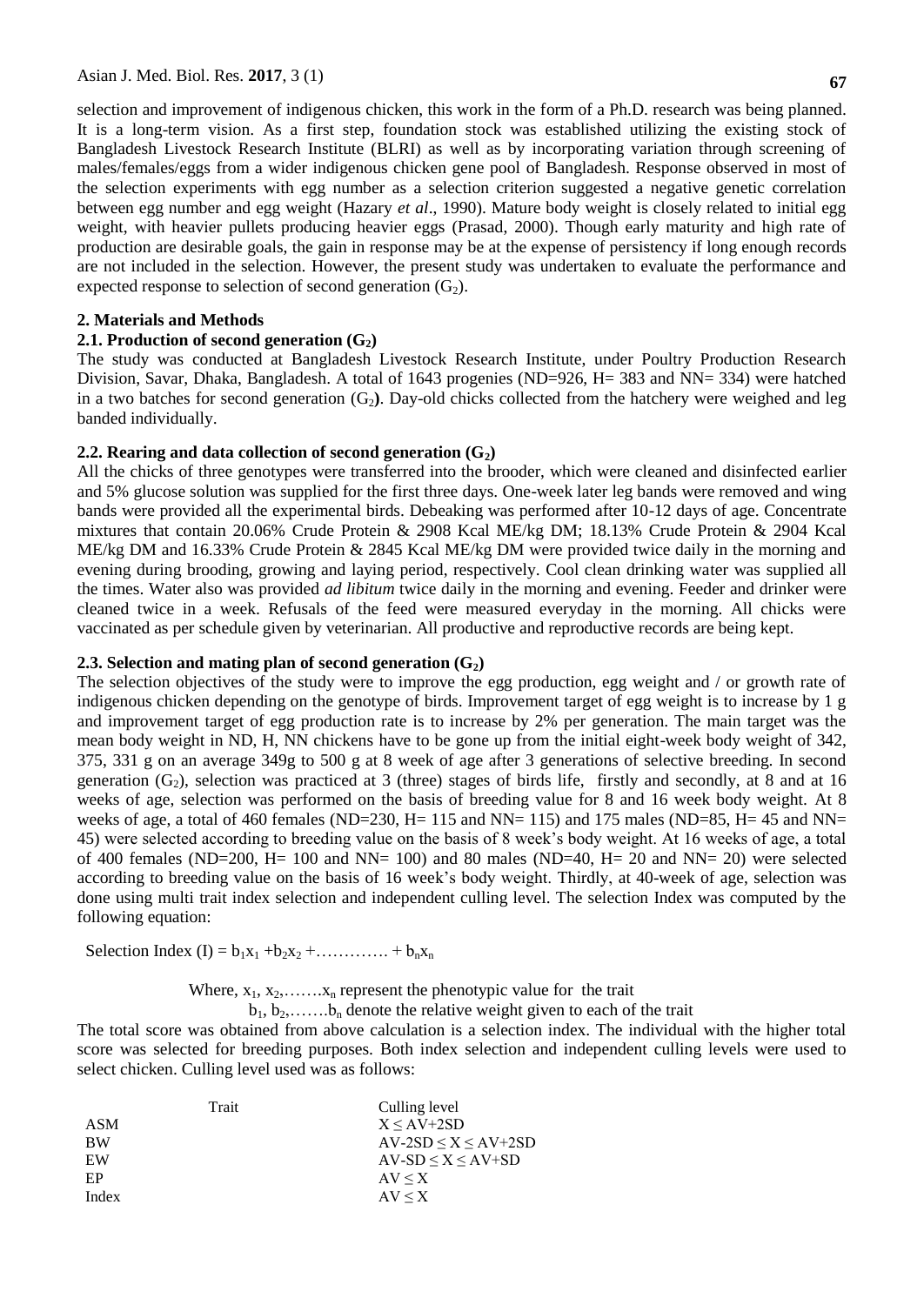A total of 37 males (ND=17, H= 10 and NN= 10) and 185 females (ND=85, H= 50 and NN= 50) were selected comprising the parameters of Age at first egg (days), Body weight (g) at Egg production percentage (168-280 days), 40 weeks of age and Egg Weight (g) at 38 - 40 weeks of age

A total of 20 males (ND=10,  $H = 5$  and NN= 5) and 40 female birds (ND=20,  $H = 10$  and NN= 10) were kept as spare birds. An assortative mating design was followed to keep inbreeding as low as possible.

| ď                |        | chicks<br>'ಕ                 | No. of growing chicks |         | No.<br>of<br>adult | No. of selected bird<br>at 40 wks of age |       |
|------------------|--------|------------------------------|-----------------------|---------|--------------------|------------------------------------------|-------|
| genotype<br>Name | Sex    | day<br>$\overline{z}$<br>Бlо | 8 wks                 | 16 wks. | birds              | Selected                                 | Spare |
| ND               | Male   | 926                          | 85                    | 40      | 40                 | 17                                       | 10    |
|                  | Female |                              | 230                   | 200     | 200                | 85                                       | 20    |
| H                | Male   | 383                          | 45                    | 20      | 20                 | 10                                       |       |
|                  | Female |                              | 115                   | 100     | 100                | 50                                       | 10    |
| <b>NN</b>        | Male   | 334                          | 45                    | 20      | 20                 | 10                                       |       |
|                  | Female |                              | 115                   | 100     | 100                | 50                                       | 10    |

## **2.4. Breeding design and experimental chicken**

# **2.5. AI and collection of hatching eggs to produce third generation (G3)**

Selected males and females were mated using artificial insemination. Artificial Insemination was practiced twice in a week. Hatching eggs were collected up to 10 days. Male birds were collected from different parts of Bangladesh to introduce new variability. Two batches were required to produce third generation  $(G_3)$ .

# **2.6. Data recording**

All productive and reproductive parameters were recorded for second generation  $(G_2)$ . Records were kept on day-old weight (g), fortnightly individual body weight up to 8 weeks, monthly weight up to 20 weeks, daily egg production, and egg weight at 38-40 weeks of age, temperature and humidity, growth rate, feed intake and feed conversion ratio (FCR). Feed conversion ratio (FCR) was recorded for the whole period as total feed intake (kg) per kg weight gain. Temperature and humidity were recorded four times a day; (06:00h, 12:00h, 18:00h and 24:00h).

## **2.7. Slaughtering and carcass characteristics data**

At 8, 10 and 12 weeks of age, six males of each genotype were slaughtered to analyze the meat yield traits. All chickens were kept off feed overnight before slaughtering but drinking water was provided ad libitum. Birds were slaughtered following 'halal' method (Singh *et al.,* 2003) by severing the jugular vein allowed to bleed completely and then plucked and weighed to determine blood and feather losses (Kotula *et al.* 1960; Pandey and Shyamsunder, 1990). Pre-slaughter live weight, blood loss weight, eviscerated weight, breast meat weight, thigh plus drumstick weight etc. were recorded. All weight related to carcass characteristics were expressed as the percentage of live weight. Carcasses were dissected according to Singh *et al.* (2003) except that birds were not scalded.

### **2.8. Statistical analysis**

The treatments were arranged in a 3 (genotype)  $\times$  3 (slaughter age) factorial experiment. The data were analyzed by factorial arrangement in a CRD by General linear Model (GLM) Univariate Procedure in SPSS Computer Program. The following general linear statistical models were used to analyze the different parameters: **i)**  $Y_{ii} = \mu + g_i + e_{ii}$ , where,  $Y_{ii}$  is the dependent variable of the experiment;  $\mu$  is the overall mean;  $g_i$  is the effect of *ith* genotype  $(i=1-3)$ ;  $e_{ii}$  is the error term specific to each record.

**ii)**  $Y_{ij} = \mu + s_i + e_{ij}$ , where,  $Y_{ij}$  is the dependent variable of the experiment;  $\mu$  is the overall mean;  $s_i$  is the effect of ith slaughter age  $(i=1-3)$ ;  $e_{ii}$  is the error term specific to each record.

# **2.9. Prediction of expected selection response**

Expected selection response in three types of indigenous chicken for body weight at 8 weeks was estimated using the following equation (Falconer, 1981).

i) 
$$
R = h^2 \times S
$$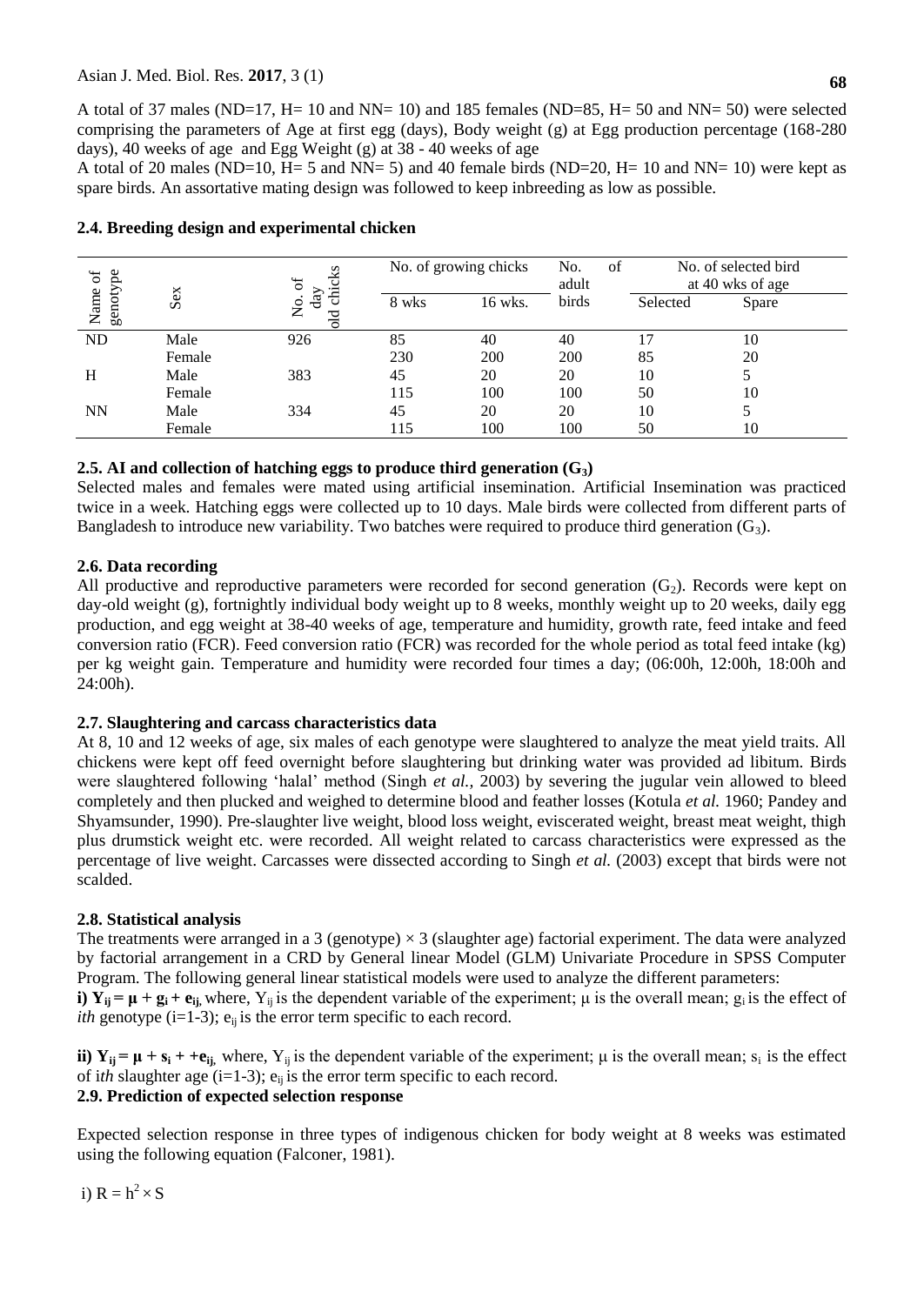# Where,

 $R =$  Expected response in mass selection  $h^2$  = heritability,  $h^2$  for BW at 8 weeks of age  $S =$  Selection differential

### **3. Results and Discussion**

### **3.1. Carcass characteristics**

Dressing percentage ( $p<0.001$ ) and live weight ( $p<0.05$ ) was affected by genotype (Table 1). Significantly (P<0.001) higher dressing percentage was found in NN (67.29) genotype than that of ND (66.92) and H (65.4) genotypes. Similar result was found in NN (64.58) genotype than that of ND (60.26) and H (61.70) genotypes (Faruque *et al.,* 2011). Iqbal *et al.* (2009) found the average live weight 1.72±0.04 kg and 1.25±0.02 kg for cock and hen respectively, which differed significantly (p<0.01) between the two sexes. They also reported that dressing percentage of  $70.11\pm0.66$  for cock and  $63.80\pm1.59$  for hen were significantly different (p<0.01). There was significant (P<0.001) difference in live weight and dressing percentage between ages at slaughter (Table 2).

### **3.2. Selection differential, selection intensity and expected response to selection**

Selection differential at 8 weeks of age for ND, H and NN males were 102.63, 77.20 and 54.94 g respectively (Table 3). The corresponding values for females were 48.18, 31.65 and 20.19 g. The intensity of selection for males at 8 weeks of age was 4.73, .84 and 0.96 for ND, H and NN genotypes. In females, the corresponding figures were 4.35, 1.64 and 0.43. Genotype wise expected response to selection for 8 week body weight is shown in Table 3. As a result of selection, body weight at 8 weeks of age was expected to improve by 51.21 vs. 24.03; 37.74 vs. 15.47 and 26.26 vs. 9.65g; respectively for ND, H and NN males and females. Depending on a selective breeding, results from the present study indicate that on an average weight gain is 27 g and it would take approximately 5 to 6 generations of selection, which corresponds to around 3 to 4 years of selection for improving body weight at 8 week from their current population mean of 349 g to the desired population mean of 500 g.

### **3.3. Comparison between second generation (G2) and foundation stock (G0)**

Weight gains in indigenous chicken at hatch and at 8 week of age for  $G_2$ , were -1.97, -1.94, 0.44 g and 107.34, 175.95, 150.70 g; respectively for ND, H and NN genotypes (Table 4). It was observed that all genotypes came to sexual maturity as 8 to 19 days earlier in the second generation  $(G_2)$  than that of the foundation stock  $(G_0)$ . Egg production increased as 3 to 14 numbers in the second generation  $(G_2)$  than that of the foundation stock  $(G_0)$ . Egg weight decreased in ND (-0.48 g) and NN (-0.3.24 g) but increased in H (1.47 g). Body weight increased by 202.91, 337.36 and 72.82 g at 40 week of age; respectively for ND, H and NN genotypes. Singh and Singh (1989) reported that as a result of selection egg production is expected to improve by 6.76 eggs with minimum decrease in age at first egg (1.46 days) and marginal decline in egg weight (0.127 g) per generation.

| <b>Parameter</b>  |                         | Genotype                       |                         |         |  |
|-------------------|-------------------------|--------------------------------|-------------------------|---------|--|
|                   | ND                      |                                | NN                      |         |  |
|                   | $Mean \pm SD$           | $Mean \pm SD$                  | $Mean \pm SD$           |         |  |
| Live weight $(g)$ | $756.50^{b} \pm 157.62$ | $798.50^{\text{a}} \pm 198.38$ | $763.16^{b} \pm 174.72$ | P<0.05  |  |
| Dressing %        | $66.92^a \pm 1.77$      | $65.40^{b} \pm 2.50$           | $67.29^{\rm a}$ ± 1.79  | P<0.001 |  |

### **Table 1. Effect of genotype on carcass characteristics.**

<sup>ab</sup>Means with dissimilar superscripts in a row are significantly different ( $p<0.05$ )

|  |  |  |  |  | Table 2. Effect of slaughter age on carcass characteristics. |
|--|--|--|--|--|--------------------------------------------------------------|
|--|--|--|--|--|--------------------------------------------------------------|

| <b>Parameter</b>      | Slaughter age            |                                 |                      |         |  |  |  |
|-----------------------|--------------------------|---------------------------------|----------------------|---------|--|--|--|
|                       | 8 wk                     | $10 \text{ wk}$                 | $12 \text{ wk}$      |         |  |  |  |
|                       | $Mean \pm SD$            | $Mean \pm SD$                   | $Mean \pm SD$        |         |  |  |  |
| Live weight $(g)$     | $586.66^{\circ}$ ± 39.45 | $741.94^{\mathrm{D}} \pm 51.70$ | $989.38^{a}$ ± 64.85 | P<0.001 |  |  |  |
| Dressing yield $(\%)$ | $66.90^{b}$ ± 1.50       | $64.53^{\circ}$ ± 1.78          | $68.18^{a} \pm 1.43$ | P<0.001 |  |  |  |

 $a<sup>abc</sup>$ Means with dissimilar superscripts in a row are significantly different (p<0.05)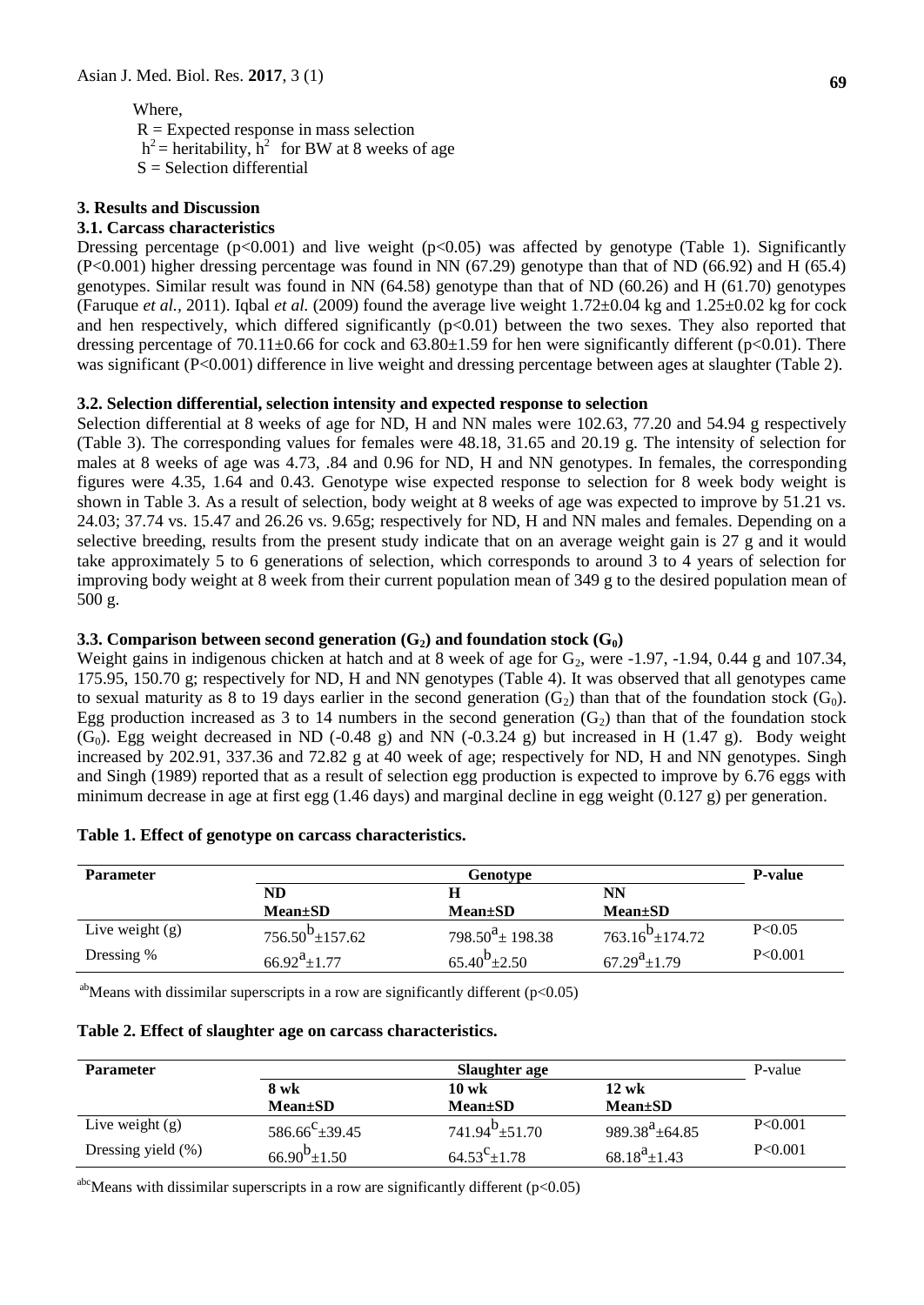| Genotype  | Sex | ᄐ<br>Populati<br>tested |        | Population<br>selected |        | $\widehat{\mathbf{G}}$<br>Selection<br><b>Differential</b> | $\oplus$<br>Selection<br>Intensity | न्नु<br>typic<br>standard<br>iation<br>Phenot | ð<br>$\sqrt{2}$<br>උ<br>Heritability<br>trait<br>the | ຂ<br>ຂ<br>Expected<br>response<br>selection |
|-----------|-----|-------------------------|--------|------------------------|--------|------------------------------------------------------------|------------------------------------|-----------------------------------------------|------------------------------------------------------|---------------------------------------------|
|           |     | No.                     | Aver.  | No.                    | Aver.  |                                                            |                                    | Ō                                             |                                                      |                                             |
| <b>ND</b> | M   | 420                     | 497.32 | 85                     | 599.94 | 102.63                                                     | 4.73                               | 21.68                                         | $0.499 \pm 0.030$                                    | 51.21                                       |
|           | F   | 479                     | 401.77 | 230                    | 449.94 | 48.18                                                      | 4.35                               | 11.07                                         |                                                      | 24.03                                       |
| H         | M   | 182                     | 582.46 | 45                     | 659.66 | 77.20                                                      | 0.84                               | 92.16                                         | $0.489 \pm 0.027$                                    | 37.74                                       |
|           | F   | 186                     | 519.78 | 115                    | 551.43 | 31.65                                                      | 1.64                               | 19.30                                         |                                                      | 15.47                                       |
| <b>NN</b> | M   | 157                     | 536.61 | 45                     | 591.56 | 54.94                                                      | 0.96                               | 57.25                                         | $0.478 \pm 0.034$                                    | 26.26                                       |
|           | F   | 168                     | 428.07 | 115                    | 448.27 | 20.19                                                      | 0.43                               | 46.62                                         |                                                      | 9.65                                        |

**Table 3. Expected response to selection for 8 weeks body weight (g) in second generation (G2).**

**Table 4. Comparison between second generation**  $(G_2)$  **and foundation stock**  $(G_0)$ **.** 

| <b>Parameter</b> | <b>Generation</b>    | Genotype  |         |           |  |  |
|------------------|----------------------|-----------|---------|-----------|--|--|
|                  |                      | <b>ND</b> | $\bf H$ | <b>NN</b> |  |  |
| Chick wt $(g)$   | $G_0$                | 27.74     | 28.00   | 24.96     |  |  |
|                  | G <sub>2</sub>       | 25.77     | 26.06   | 25.40     |  |  |
|                  | gain/change          | $-1.97$   | $-1.94$ | 0.44      |  |  |
| $8$ wk wt $(g)$  | $G_0$                | 342.20    | 375.17  | 331.64    |  |  |
|                  | G <sub>2</sub>       | 449.54    | 551.12  | 482.34    |  |  |
|                  | gain/change          | 107.34    | 175.95  | 150.70    |  |  |
| ASM (days)       | $\mathrm{G}_0$       | 160.73    | 166.06  | 160.04    |  |  |
|                  | G <sub>2</sub>       | 150.27    | 158.27  | 141.29    |  |  |
|                  |                      | $-10.465$ | $-7.79$ | $-18.75$  |  |  |
| $40$ wk wt $(g)$ | $G_0$                | 1177.35   | 1377.53 | 1170.47   |  |  |
|                  | G <sub>2</sub>       | 1380.26   | 1714.89 | 1243.29   |  |  |
|                  | gain/change          | 202.91    | 337.36  | 72.82     |  |  |
| Egg<br>Prod.     | $G_0$ (24-40 wks)    | 60.04     | 56.19   | 55.28     |  |  |
| (no.)            | $G_2$ (24-40 wks)    | 74.02     | 58.33   | 66.86     |  |  |
|                  | gain/change          | 13.98     | 2.14    | 11.58     |  |  |
| Egg wt $(g)$     | $G_0$ (at 38-40 wks) | 42.26     | 41.14   | 41.61     |  |  |
|                  | $G_2$ (at 38-40 wks) | 41.78     | 42.61   | 38.37     |  |  |
|                  | gain/change          | $-0.48$   | 1.47    | $-3.24$   |  |  |

### **4. Conclusions**

The results revealed that among the indigenous genotypes H genotype was superior in terms of body weight, and NN genotype was for dressing percentage. NN genotype was also found reaching maturity earlier but attaining a lighter mature weight. In each generation slight response was obtained for selection. These findings give an impetus for continuing the pure breeding research for more generations.

### **Conflict of interest**

None to declare.

### **References**

- Bhuiyan AKFH, MSA Bhuiyan and GK Deb, 2005. Indigenous chicken genetic resources in Bangladesh: Current status and future outlook. Animal Genetic Resources Information's Bulletin, 36: 73-84.
- Falconer DS, 1981. Selection response and its prediction, Introduction to Quantitative Genetics, Second Edition, pp. 171-177.

Faruque S, AKFH Bhuiyan, MM Rahman and MN Islam, 2011. Breeding for the improvement of indigenous chickens of Bangladeh. Proceedings of the Annual Research Review Workshop, 28-29 June 2011, Bangladesh Livestock Research Instiute, Savar, Dhaka, pp. 51-52.

Hazary RC, DC Johari, MC Kataria and SC Mohapara, 1990. Evaluation of response to selection for egg mass in a Rhode Island Red flock.2. Correlated response. Indian J. Poult. Sci., 26: 71-76.